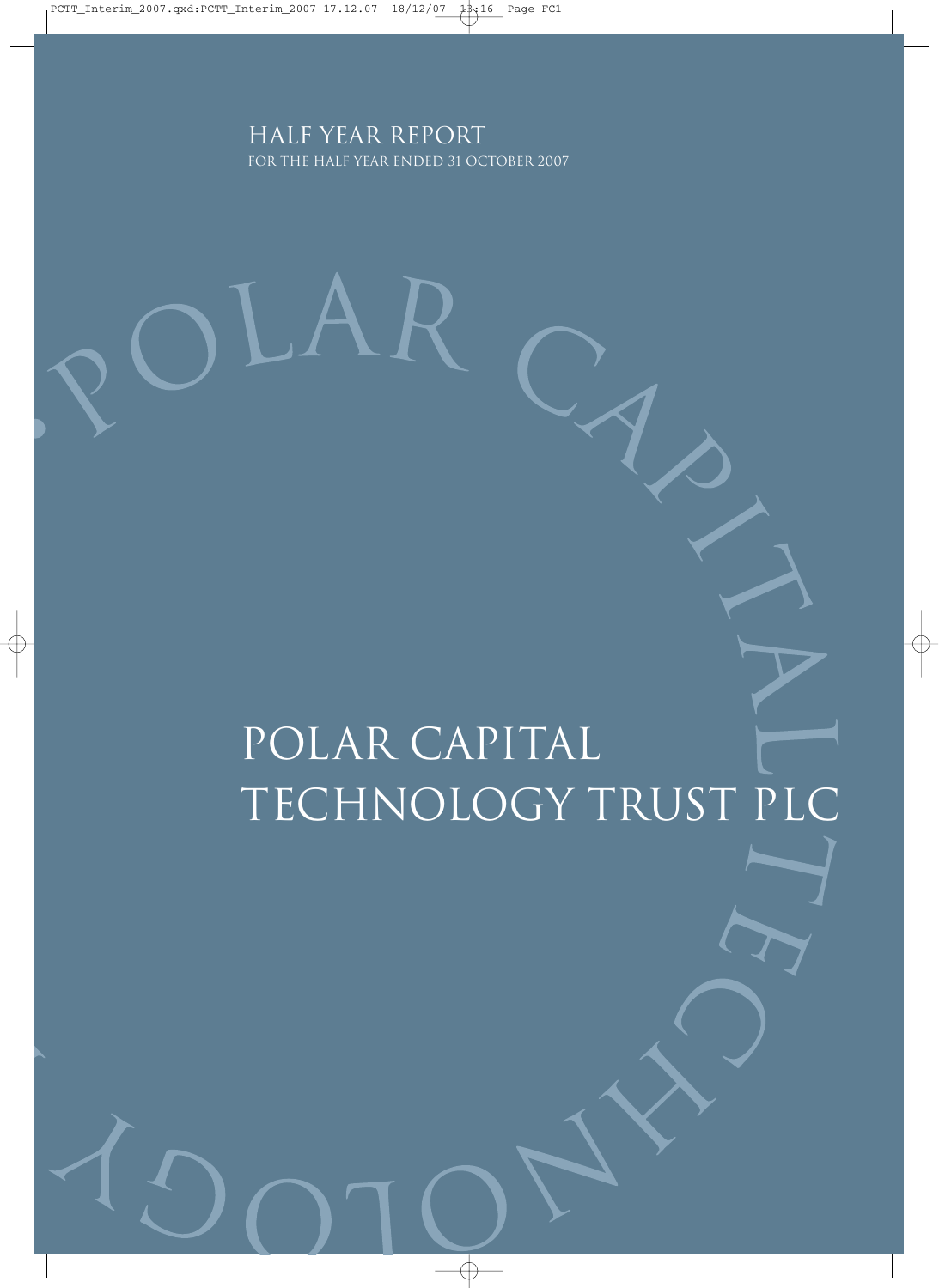### **Polar Capital Technology Trust Plc – ProfilE**

Polar Capital Technology Trust PLC was launched on 16 December 1996 under the name Henderson Technology Trust PLC, with the issue of ordinary shares plus one warrant attached to every five shares. The original subscription price for each share was £1. On 30 September 2005 the warrants reached their final exercise date and were converted into ordinary shares of the Company. In 2005, the shareholders voted to continue the life of the Company and they will have in 2010 and

every five years thereafter the right to approve, or otherwise, the continued existence of the Company.

#### OBJECTIVE

The investment objective is to maximise capital growth for our shareholders through investing in a diversified portfolio of technology companies around the world.

#### RATIONALE

Over the last two decades the technology industry has been one of the most vibrant, dynamic and rapidly growing segments of the global economy. Technology companies offer the potential for substantially faster earnings growth than the broad market, reflecting the long-term secular uptrend in technology spending.

#### INVESTMENT APPROACH

Stocks are selected for their potential for shareholder returns, not on the basis of technology for its own sake. The investment manager believes in rigorous fundamental analysis and focus on:

- management quality
- the identification of new growth markets
- the globalisation of major technology trends and
- exploiting international valuation anomalies and sector volatility

#### MANAGEMENT

Polar Capital LLP has been the appointed investment manager throughout the year. Mr Ben Rogoff, the appointed fund manager, has been responsible for the Company's portfolio since 1 May 2006. Mr Craig Mercer is deputy fund manager and along with Mr Ben Rogoff directs a team of technology specialists.

The Company pays both a basic management fee as well as a performance fee if performance is above a predetermined level. Further details are given in the Annual Report and Accounts.

Information on the Company can be accessed at: www.polarcapitaltechnologytrust.co.uk and further shareholder information is given at the back of this report.

Investors should be aware that the value of the Company's shares may reflect the greater relative volatility of technology shares. Technology shares are subject to the risks of developing technologies, competitive pressures and other factors including the acceptance by business and consumers of new technologies. Many companies in the technology sector are smaller companies and are therefore also subject to the risks attendant on investing in smaller capitalisation businesses.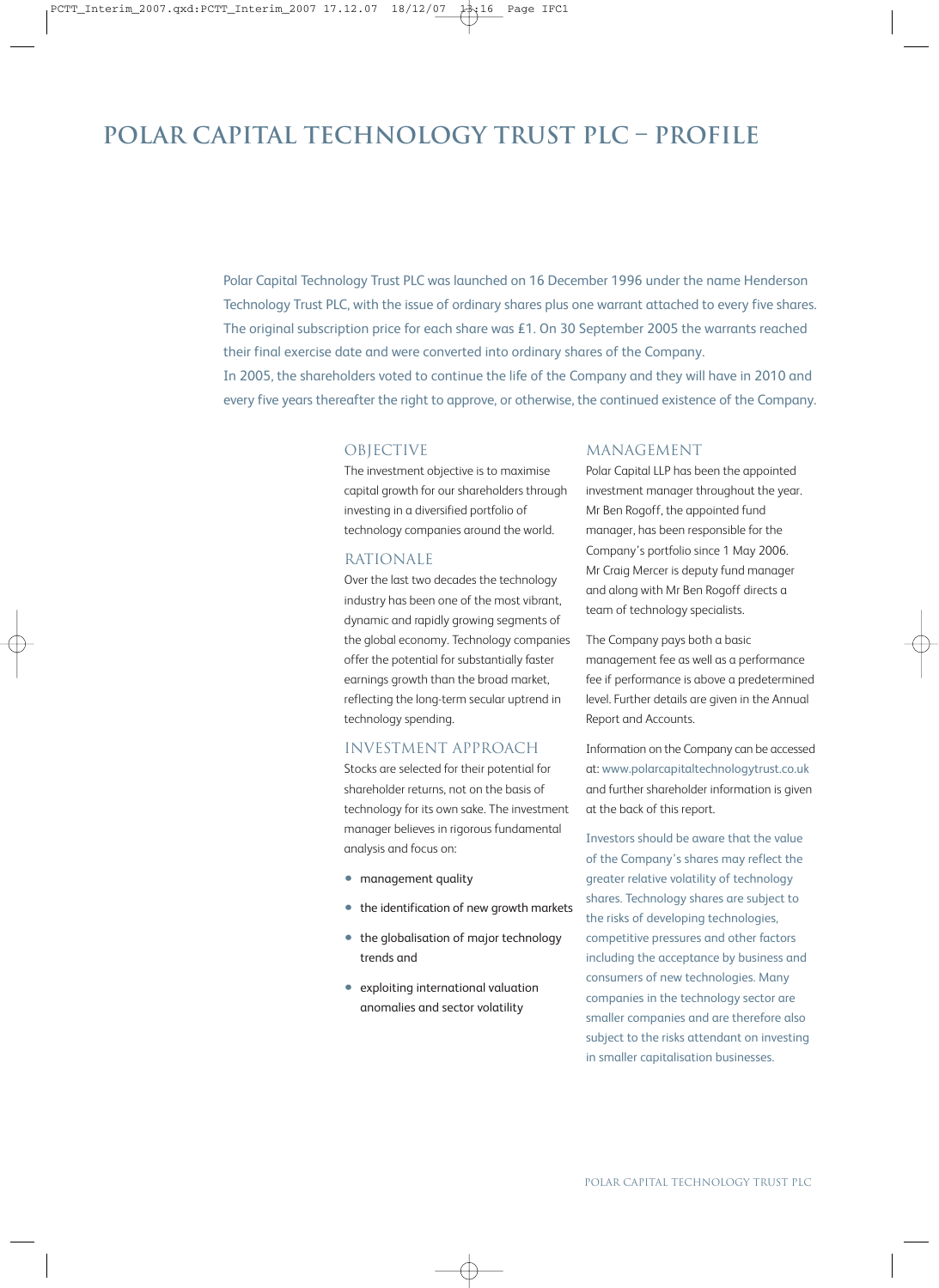# **Highlights**

#### FINANCIAL

|                               | (Unaudited)<br>Half year ended<br>31 October 2007 | (Audited)<br>Year ended<br>30 April 2007 | Movement<br>℅ |
|-------------------------------|---------------------------------------------------|------------------------------------------|---------------|
| Net assets per ordinary share | 253.43 <sub>p</sub>                               | 239.66p                                  | $5.7\%$       |
| Price per ordinary share      | 230.75 <sub>p</sub>                               | 228.00p                                  | $1.2\%$       |
| Total net assets              | £351.003.000                                      | £335.498.000                             | $4.6\%$       |
| Shares in issue               | 138.498.914                                       | 139.990.821                              | $-1.1\%$      |

#### INDEX CHANGES over the half year ended <sup>31</sup> october <sup>2007</sup> (Total Return)

|                                                      | Local<br>Currency % | Sterling<br>Adjusted % |
|------------------------------------------------------|---------------------|------------------------|
| Benchmark:                                           |                     |                        |
| Dow Jones World Technology                           | 17.7                | 13.3                   |
| Technology Indices:                                  |                     |                        |
| NYSE Arca Technology 100                             | 8.9                 | 4.8                    |
| MS Eurotec (based in US dollars)                     | 12.8                | 8.6                    |
| FTSE Techmark 100                                    |                     | 7.3                    |
| Tecdax                                               | 21.4                | 23.8                   |
| <b>Tokyo SE Electronics</b>                          | $-7.1$              | $-7.3$                 |
| MSCI AC Asia Pacific ex Japan Information Technology | 18.4                | 14.0                   |
| <b>Market Indices:</b>                               |                     |                        |
| <b>FTSE World</b>                                    |                     | 5.6                    |
| S&P 500 Composite                                    | 5.5                 | 1.6                    |
| <b>FTSE All-Share</b>                                |                     | 4.6                    |
| FTSE World Europe (ex UK)                            |                     | 4.2                    |
| Tokyo SE (Topix)                                     | $-4.2$              | $-4.4$                 |
| FTSE World Pacific Basin (ex Japan)                  |                     | 28.4                   |

#### EXCHANGE RATES

|                     | 31 October 2007 | 30 April 2007 |
|---------------------|-----------------|---------------|
| US\$ to $f$         | 2.0774          | 19999         |
| Japanese Yen to $f$ | 239.49          | 238.99        |
| Euro to $f$         | 1.4359          | 1.4653        |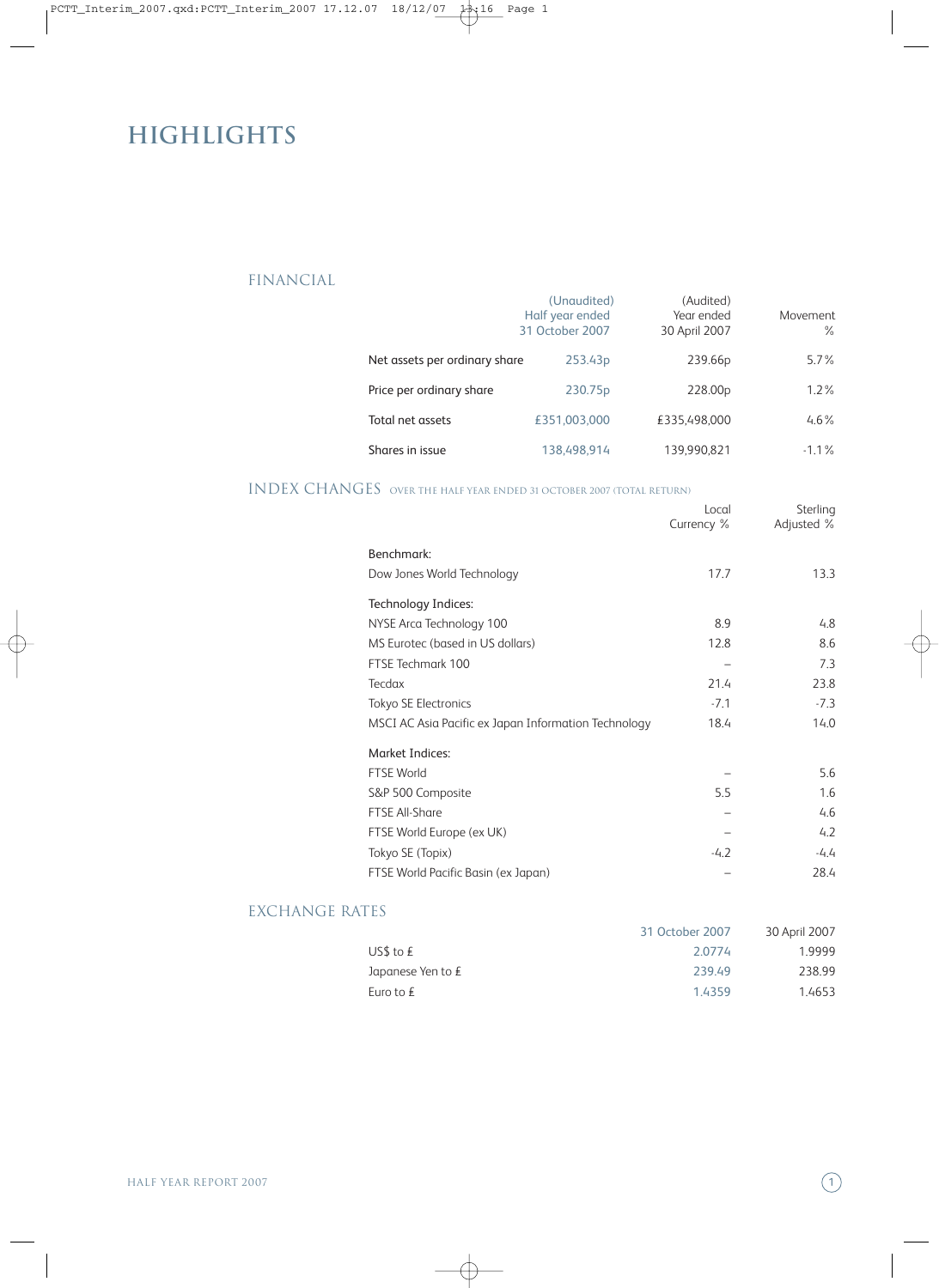### **Chairman's review**

The half year to 31 October 2007 produced an encouraging performance from the technology sector in a number of key markets. In the US, technology shares outperformed the general market with the largest capitalisation stocks showing remarkable strength as excess global liquidity was funnelled into an unusually narrow number of stocks. However, the dollar's weakness remained a negative influence on performance. European technology indices also outperformed although the breadth of their advance was similarly narrow. In contrast, Asian technology shares disappointed, with Japanese stocks falling and those elsewhere in the Pacific region trailing the extraordinary advances recorded by regional general market indices. Over the six months, the Dow Jones World Technology Index rose by 13.3% (in sterling terms) which reflected its significant exposure to large capitalisation US stocks. This return meaningfully outpaced other global technology indices; for example our former benchmark (which is much more diversified by geography and market capitalisation) rose just 6.0% (in sterling terms) over the period.

The Company's net assets rose by 5.7% over the half year. This increase lagged that of the Dow Jones World Technology Index due to our low representation in the largest capitalisation US technology stocks as well as the weak performance of the Japanese technology sector.

The extent of the divergence between your Company's performance and the Dow Jones World Technology Index is unprecedented. A number of reasons however, may help to explain the extraordinary performance of large and mega-cap technology shares. Firstly, evidence is increasing to support our long held view that the technology sector would (and did) reach a relative low point

during the third quarter of 2006. Given how bruised investors had been during the technology bear market, it is perhaps understandable that they should return first to the larger capitalisation stocks with which they are more familiar. Secondly, while many of these companies are unlikely to be the leaders of the new cycle unfolding, some such as Google, Apple and Research in Motion are undoubtedly well positioned, whilst others have offered an acceptable level of shorter term growth prospects relative to their valuation. Thirdly, the current credit market dislocation has undoubtedly served to reduce risk appetite and to encourage a preference for liquidity. Consequently the recovery that has taken place in global stock markets since mid August has been unusually narrow.

Given the experience of the last half year, our fund manager proposed a change of asset allocation. Consequently in the future we expect to operate with a higher base level of exposure to the USA and a lower one in Japan. To a large extent this reflects the far greater depth of the US technology market as compared to that of any other region and the tendency in previous technology bull markets for the USA to lead. It also reflects our disappointment at the slow pace of change in Japan. We have already implemented these changes and as a result have reduced the size of the Yen loan which has been financing our Japanese exposure.

The plight of Japanese technology shares reflects both the weakness of the Japanese equity market and the semiconductor subsector. Increased optimism regarding likely structural change in response to shareholder pressure has certainly proved premature.

Conditions in the world technology industry have certainly improved in 2007. Although consumer spending has been under some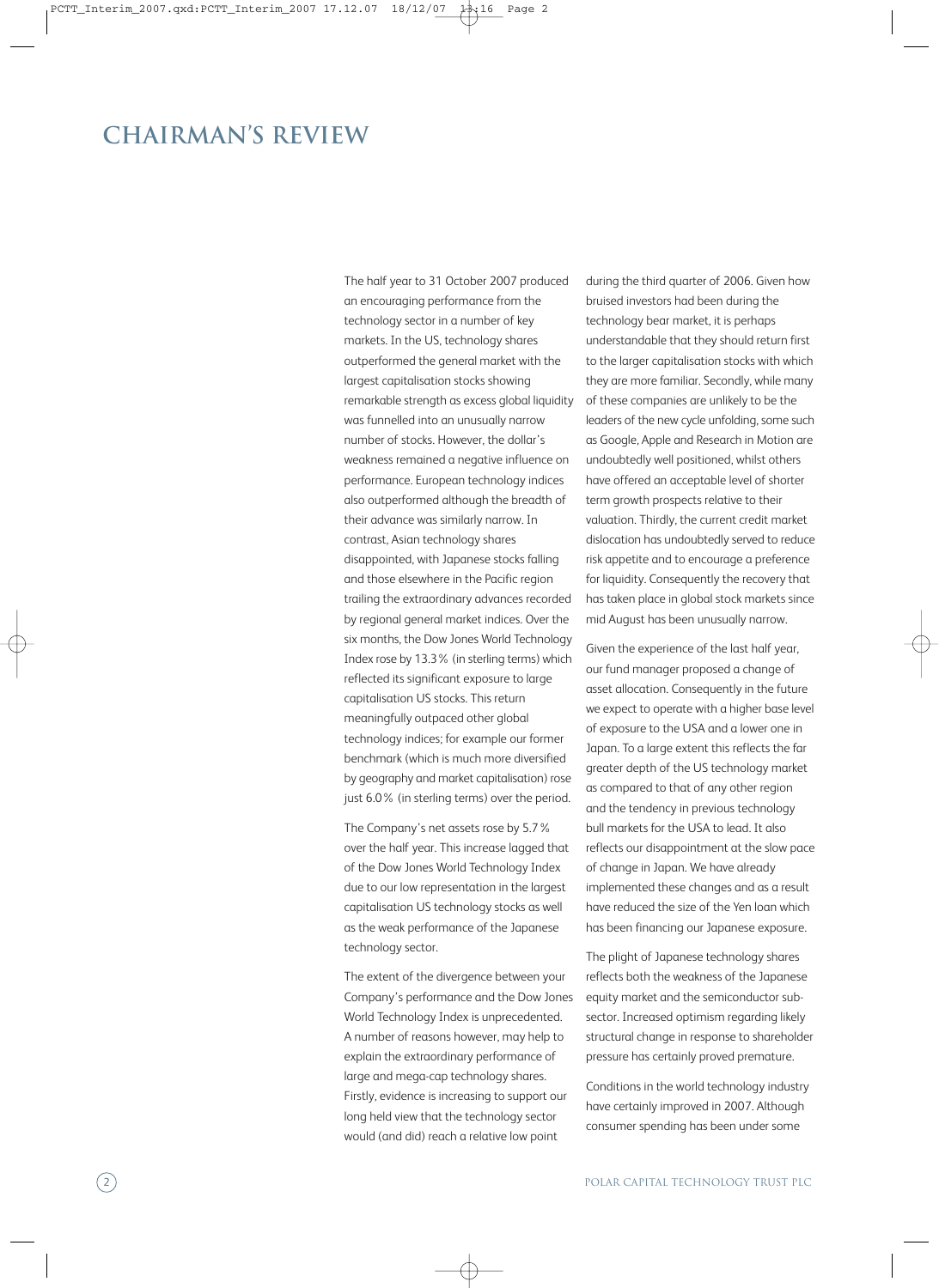pressure, the appetite for new technology has remained very positive. Moreover, demand from the developing economies has proved to be a major source of strength for most US technology suppliers, aided by the continuing weakness of the US Dollar. Capital spending has, however, remained subdued in spite of the very strong cash flow being generated by the corporate sector. Indeed the discipline being shown by companies in areas such as the semiconductor industry has been a major source of underperformance for our Asian portfolio where our enthusiasm for semiconductor capital equipment suppliers has proved both premature and costly. In a more general sense, this spending discipline may ultimately be deleterious to productivity growth and, as such, is likely to prove transitory. Certainly a renewed focus on productivity enhancement is critical to the global economy and should prove very beneficial to the technology industry.

In addition to a more favourable spending backdrop we believe that we are currently in the early stages of a new technology cycle that is being driven by a plethora of technologies that leverage the Internet. In terms of infrastructure, the Internet is beginning to render obsolete existing IT architectures by allowing technologies such as 'virtualisation' and 'grid-computing' to harness the availability of cheap bandwidth and commodity hardware in order to lower the cost of computing. Similarly, the ability to deliver information instantaneously across the Internet is allowing global corporations to reorganise how data is stored and processed. More important still are the new applications such as advertising, 'software-as-a-service' and social networking that are thriving as a result of leveraging the internet as a delivery mechanism. The pervasive nature of the Internet is also

beginning to impact the wireless world due to the proliferation of broadband-capable handsets and infrastructure which should result in an explosion in mobile data usage over the coming years. Whilst broadband remains the most significant technology driver today another important source of demand is emanating from the environmental technology domain. With a number of governments providing subsidies and mandated production targets, renewable energy adoption is accelerating globally. We continue to favour solar as the most scalable of the alternative energy technologies. Beyond energy production, the technology industry is playing a pivotal role in helping reduce the environmental impact of existing practices whilst improving energy efficiency in areas such as lighting and electricity transmission.

This sanguine view of the technology cycle and equity markets in general depends on the scenario that, despite a number of significant challenges, the US economy will avoid recession in 2008. That being said, we are far from complacent about the risks posed to this thesis, most notably the weakening US housing market, the crisis in the banking system and sharply higher energy prices. However, benign core inflation affords the Federal Reserve Board significant monetary flexibility that may well be sufficient to underpin the US economy. The quid pro quo may be further US Dollar weakness although there appears to be less risk versus Sterling than against a weighted basket of currencies.

We believe that in the absence of a US recession the technology leadership which began in the fourth-quarter of 2006 is set to continue due to the sector's superior earnings outlook next year and undemanding relative valuations. With a myriad of new

products offering compelling returns to would-be buyers, the outlook for technology spending is likely to remain robust against anything other than a recessionary backdrop.

Against a backdrop of widening discounts for investment trusts, we decided to repurchase and cancel 1.5m shares in the six month period to 31 October 2007 and to date a further 1.4m shares have been purchased and cancelled. All these purchases have been at prices well below net asset value and consequently have had the effect of enhancing net assets per share for continuing shareholders.

Richard Wakeling 11 December 2007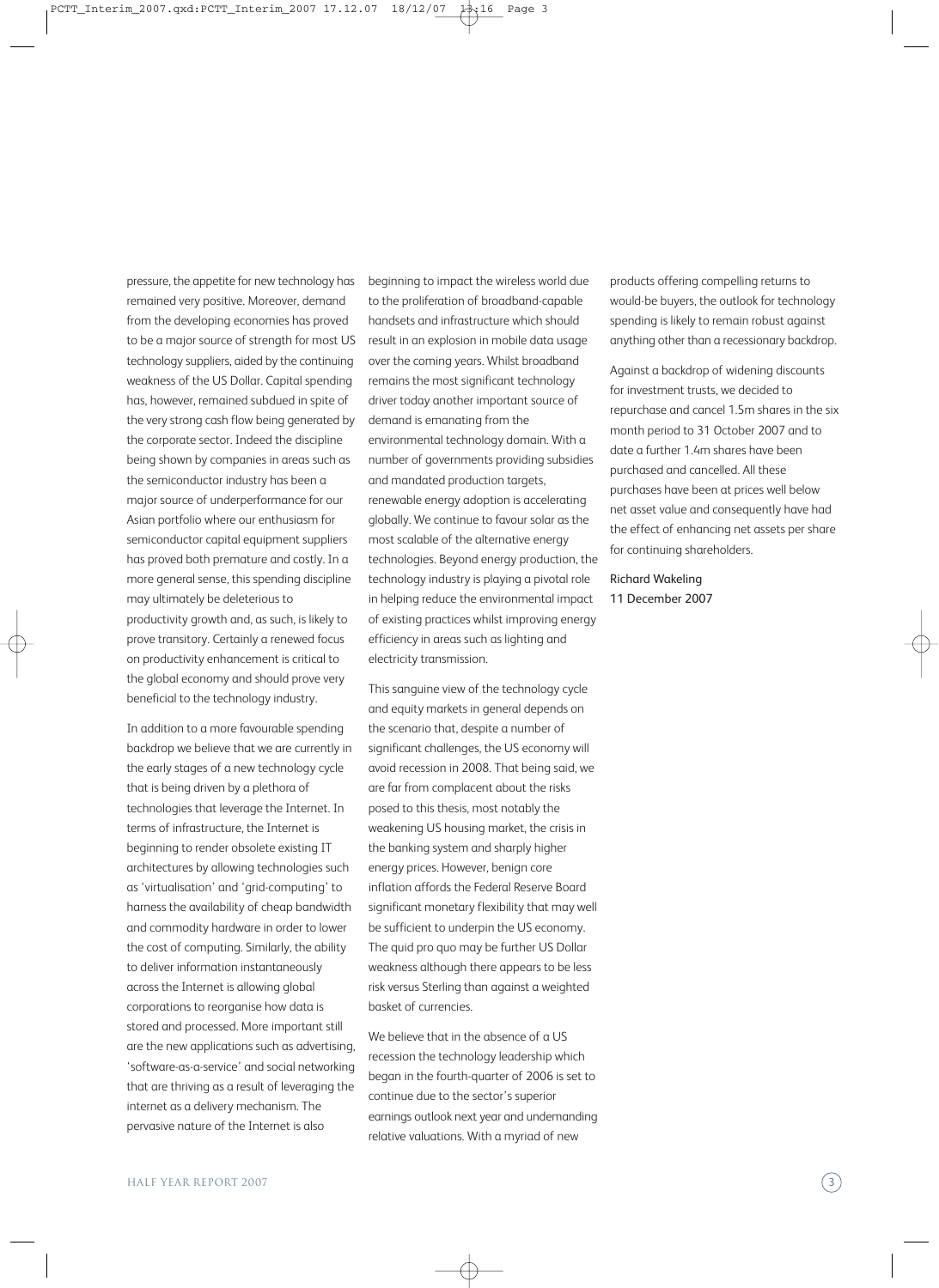# **PORTFOLIO ANALYSIS**

#### FUND DISTRIBUTION BY MARKET CAPITALISATION AT 31 OCTOBER 2007



#### CLASSIFICATION OF INVESTMENTS at <sup>31</sup> october <sup>2007</sup>

|                                               | North           |                |              | Total<br>31 October | Total<br>30 April |
|-----------------------------------------------|-----------------|----------------|--------------|---------------------|-------------------|
|                                               | America<br>$\%$ | Europe<br>$\%$ | Asia<br>$\%$ | 2007<br>$\%$        | 2007<br>$\%$      |
| Computing                                     | 12.4            | 0.6            | 1.4          | 14.4                | 14.6              |
| Components                                    | 10.2            | 2.9            | 5.5          | 18.6                | 31.1              |
| Software                                      | 13.5            | 5.5            |              | 19.0                | 17.4              |
| <b>Services</b>                               | 0.6             | 1.9            | 0.4          | 2.9                 | 5.8               |
| Communications                                | 7.0             | 2.0            | 0.6          | 9.6                 | 6.9               |
| Life Sciences                                 | 7.6             | 1.5            |              | 9.1                 | 8.4               |
| Consumer, Media & Internet                    | 3.6             | 5.3            | 1.9          | 10.8                | 3.4               |
| Other Technology                              | 5.9             | 3.8            | 2.3          | 12.0                | 15.4              |
| Unquoted Investments                          | 0.5             | 0.3            |              | 0.8                 | 0.9               |
| Money Market Funds                            |                 |                |              |                     | 1.0               |
| Equity investments                            | 61.3            | 23.8           | 12.1         | 97.2                | 104.9             |
| Net Current Assets                            | 2.0             | 7.5            | 1.0          | 10.5                | 6.3               |
| Loans                                         |                 |                | (7.7)        | (7.7)               | (11.2)            |
| Other net assets/(liabilities)                | 2.0             | 7.5            | (6.7)        | 2.8                 | (4.9)             |
| Grand total (net assets of £351,003,000)      | 63.3            | 31.3           | 5.4          | 100.0               |                   |
| At 30 April 2007 (net assets of £335,498,000) | 61.3            | 24.8           | 13.9         |                     | 100.0             |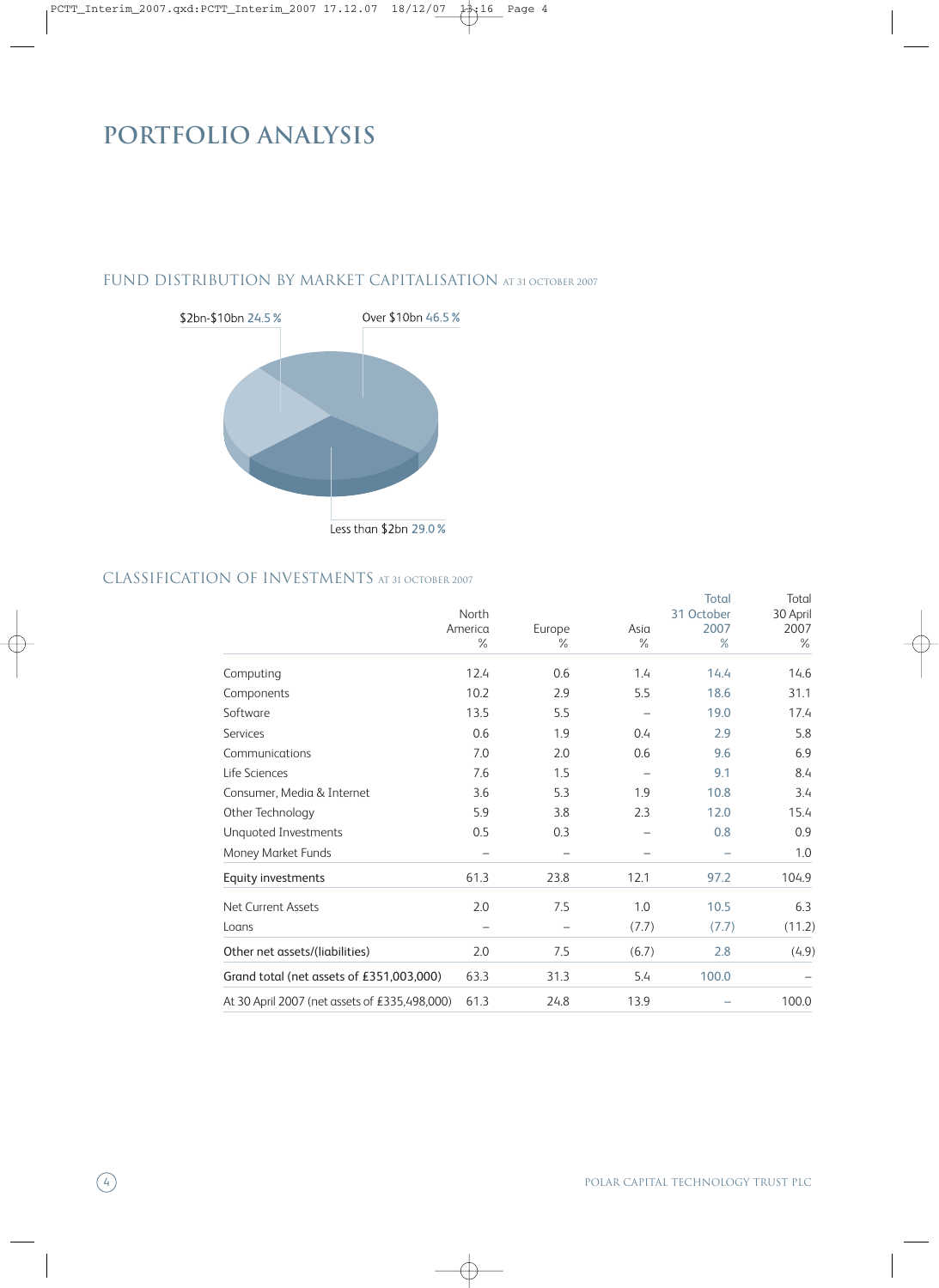#### EQUITY INVESTMENTS OVER 0.75% of net assets at <sup>31</sup> october <sup>2007</sup>

#### NORTH AMERICA

% of

| £'000s  |                                         |                                 | net assets |
|---------|-----------------------------------------|---------------------------------|------------|
| 12,074  | Apple Computers                         | Computing                       | 3.4%       |
| 9,675   | Google                                  | Internet                        | 2.8%       |
| 7,842   | Cisco Systems                           | Data networking                 | 2.2%       |
| 7,113   | Qualcomm                                | Wireless IP                     | 2.0%       |
| 6,866   | <b>Applied Materials</b>                | Semiconductor capital equipment | 2.0%       |
| 6,746   | Adobe Systems                           | Software                        | 1.9%       |
| 5,795   | <b>Nuance Communications</b>            | Software                        | 1.7%       |
| 5,499   | Texas Instruments                       | Semiconductors                  | 1.6%       |
| 5,389   | <b>International Business Machines</b>  | IT services                     | 1.5%       |
| 5,271   | Hewlett-Packard                         | Hardware                        | 1.5%       |
| 4,698   | Ciena                                   | Telecoms equipment              | 1.3%       |
| 4,501   | Oracle                                  | Software                        | 1.3%       |
| 4,239   | <b>EMC</b>                              | Computing                       | 1.2%       |
| 3,964   | Lam Research                            | Semiconductor capital equipment | 1.1%       |
| 3,894   | <b>DST Systems</b>                      | IT services                     | 1.1%       |
| 3,787   | Lockheed Martin                         | Aerospace/defence               | 1.1%       |
| 3,680   | <b>Broadcom</b>                         | Semiconductors                  | 1.0%       |
| 3,669   | <b>Electronic Arts</b>                  | Software                        | 1.0%       |
| 3,489   | Citrix Systems                          | Software                        | 1.0%       |
| 3,471   | Genzyme Transgenics                     | Biotechnology                   | 1.0%       |
| 3,455   | <b>Comtech Telecommunications</b>       | Telecom equipment               | 1.0%       |
| 3,416   | Thermo Electron                         | Instruments                     | 1.0%       |
| 3,391   | Itron                                   | Instruments                     | 1.0%       |
| 3,235   | Harris                                  | Telecom equipment               | 0.9%       |
| 3,235   | Research In Motion                      | Telecom equipment               | 0.9%       |
| 3,220   | Cypress Semiconductor                   | Semiconductors                  | 0.9%       |
| 3,063   | <b>Digital River</b>                    | Internet                        | 0.9%       |
| 3,012   | <b>BF</b> Goodrich                      | Aerospace/defence               | 0.9%       |
| 2,922   | Millipore                               | Life sciences                   | $0.8\%$    |
| 2,893   | Autodesk                                | Software                        | 0.8%       |
| 2,810   | <b>KLA Tencor</b>                       | Semiconductor capital equipment | 0.8%       |
| 2,798   | Raytheon                                | Aerospace/defence               | 0.8%       |
| 2,776   | Altera                                  | Semiconductors                  | $0.8\%$    |
| 2,747   | Genentech                               | Biotechnology                   | 0.8%       |
| 2,633   | Hologic                                 | Medical equipment               | 0.8%       |
| 157,268 | Total investments over 0.75 %           |                                 | 44.8%      |
| 58,040  | Other investments                       |                                 | 16.5%      |
| 215,308 | <b>Total North American investments</b> |                                 | 61.3%      |
|         |                                         |                                 |            |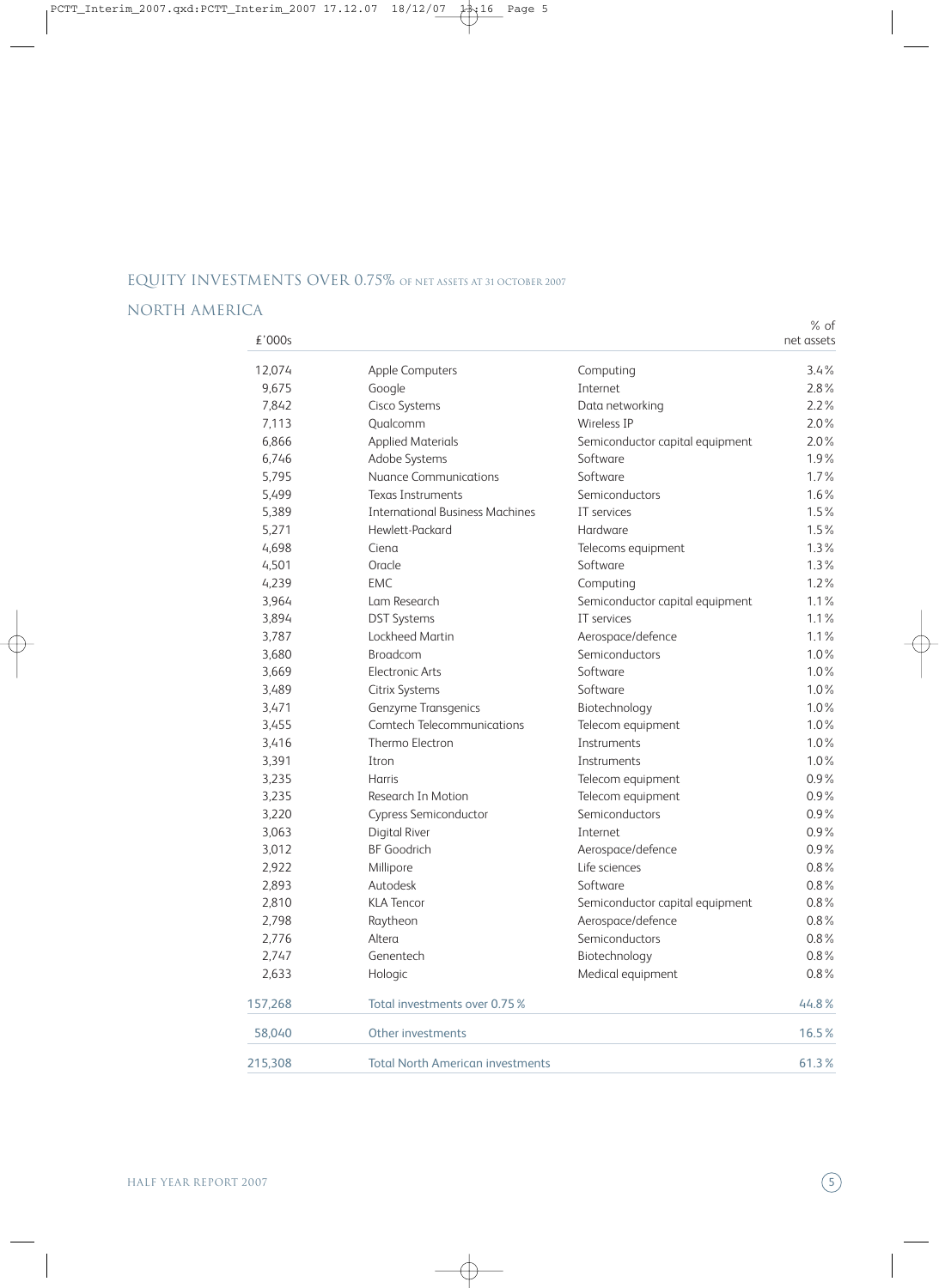# **PORTFOLIO ANALYSIS (continued)**

#### EQUITY INVESTMENTS OVER 0.75% of net assets at <sup>31</sup> october <sup>2007</sup>

#### EUROPE

| £'000s |                                   |                                | $%$ of<br>net assets |
|--------|-----------------------------------|--------------------------------|----------------------|
| 5,013  | Aveva                             | Software                       | 1.4%                 |
| 4,867  | Philips Electronics               | Medical/consumer               | 1.4%                 |
| 4,196  | Nokia                             | Wireless handsets              | 1.2%                 |
| 4,097  | <b>Business Objects</b>           | Software                       | 1.2%                 |
| 3,774  | <b>ARM</b>                        | Semiconductor IP               | 1.1%                 |
| 3,708  | Wirecard                          | Internet services              | 1.1%                 |
| 3,482  | United Internet                   | Internet services              | 1.0%                 |
| 3,416  | <b>NDS</b>                        | Encryption software            | 1.0%                 |
| 3,400  | Telecity                          | Data services                  | 1.0%                 |
| 3,256  | Tele Atlas                        | Navigation                     | $0.9\%$              |
| 3,254  | Fidessa                           | Software                       | $0.9\%$              |
| 3,182  | Fresenius Medical Care            | Renal care products & services | $0.9\%$              |
| 3,033  | Sword                             | <b>IT Services</b>             | $0.9\%$              |
| 2,681  | Tandberg                          | Video conferencing equipment   | 0.8%                 |
| 51,359 | Total investments over 0.75 %     |                                | 14.8%                |
| 31,640 | Other investments                 |                                | 9.0%                 |
| 82,999 | <b>Total European investments</b> |                                | 23.8%                |

ASIA

% of

| £'000s |                                |                       | net assets |
|--------|--------------------------------|-----------------------|------------|
| 5,377  | Renesola                       | Solar wafers          | 1.5%       |
| 4,493  | Union Tool                     | Electronic components | $1.3\%$    |
| 3,669  | Tokyo Seimitsu                 | Semiconductors        | $1.0\%$    |
| 3,431  | <b>Nidec</b>                   | Electronic components | $1.0\%$    |
| 3,413  | Ibiden                         | Electronic components | $1.0\%$    |
| 2,829  | Mitac International            | Computing             | $0.8\%$    |
| 2,708  | Sony                           | Consumer              | $0.8\%$    |
| 25,920 | Total investments over 0.75 %  |                       | 7.4%       |
| 16,325 | Other investments              |                       | 4.7%       |
| 42.245 | <b>Total Asian investments</b> |                       | 12.1%      |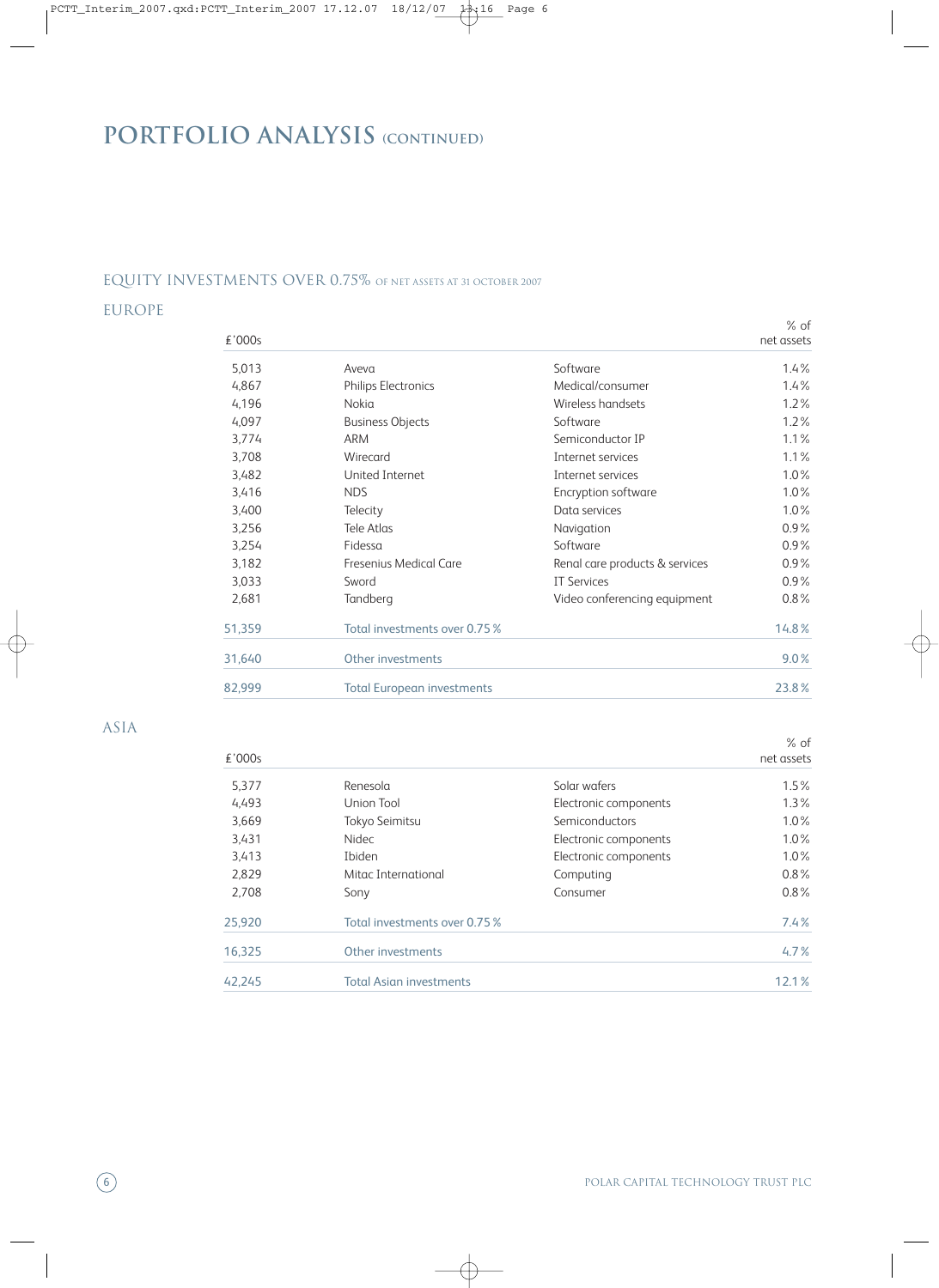## **Consolidated income statement**

for the half year ended 31 october 2007

|                                     | (Unaudited)<br>Half year ended<br>31 October 2007 |                            |                          | (Unaudited)<br>Half year ended<br>31 October 2006 |                            |                          | (Audited)<br>Year ended<br>30 April 2007 |                            |                          |
|-------------------------------------|---------------------------------------------------|----------------------------|--------------------------|---------------------------------------------------|----------------------------|--------------------------|------------------------------------------|----------------------------|--------------------------|
|                                     | Revenue<br>return<br>£'000                        | Capital<br>return<br>€'000 | Total<br>return<br>£'000 | Revenue<br>return<br>£'000                        | Capital<br>return<br>£'000 | Total<br>return<br>€'000 | Revenue<br>return<br>£'000               | Capital<br>return<br>£'000 | Total<br>return<br>£'000 |
| Investment income                   | 1,934                                             |                            | 1,934                    | 1,469                                             |                            | 1,469                    | 2,495                                    |                            | 2,495                    |
| Other operating income              | 372                                               |                            | 372                      | 345                                               |                            | 345                      | 694                                      |                            | 694                      |
| Gains/(losses) on investments       |                                                   |                            |                          |                                                   |                            |                          |                                          |                            |                          |
| held at fair value                  |                                                   | 20,741                     | 20,741                   |                                                   | (32,561)                   | (32, 561)                |                                          | (21,940)                   | (21,940)                 |
| Other (losses)/gains                |                                                   | (1, 113)                   | (1, 113)                 |                                                   | 723                        | 723                      |                                          | 1,294                      | 1,294                    |
| <b>Total income</b>                 | 2,306                                             | 19,628                     | 21,934                   | 1,814                                             | (31, 838)                  | (30,024)                 | 3,189                                    | (20, 646)                  | (17,457)                 |
| <b>Expenses</b>                     |                                                   |                            |                          |                                                   |                            |                          |                                          |                            |                          |
| Investment management fee           | (2,025)                                           |                            | (2,025)                  | (1,829)                                           |                            | (1,829)                  | (3,793)                                  |                            | (3,793)                  |
| Other administrative expenses       | (503)                                             |                            | (503)                    | (422)                                             |                            | (422)                    | (747)                                    |                            | (747)                    |
| Profit/(loss) before finance        |                                                   |                            |                          |                                                   |                            |                          |                                          |                            |                          |
| costs and tax                       | (222)                                             | 19,628                     | 19,406                   | (437)                                             | (31, 838)                  | (32, 275)                | (1, 351)                                 | (20, 646)                  | (21, 997)                |
| Finance costs                       | (256)                                             |                            | (256)                    | (244)                                             |                            | (244)                    | (485)                                    |                            | (485)                    |
| Profit/(loss) before tax            | (478)                                             | 19,628                     | 19,150                   | (681)                                             | (31, 838)                  | (32,519)                 | (1,836)                                  | (20, 646)                  | (22, 482)                |
| Tax                                 | (244)                                             |                            | (244)                    | (110)                                             |                            | (110)                    | (222)                                    |                            | (222)                    |
| Net profit/(loss) for the period    | (722)                                             | 19,628                     | 18,906                   | (791)                                             | (31, 838)                  | (32,629)                 | (2,058)                                  | (20, 646)                  | (22,704)                 |
| Earnings per ordinary share (pence) |                                                   |                            | 13.59p                   |                                                   |                            | (23.31p)                 |                                          |                            | (16.22p)                 |

The total columns of this statement represent the Group's Income Statement, prepared in accordance with IFRS. The revenue return and capital return columns are supplementary to this and are prepared under guidance published by the Association of Investment Companies.

All items in the above statement derive from continuing operations.

All income is attributable to the equity holders of Polar Capital Technology Trust plc. There are no minority interests.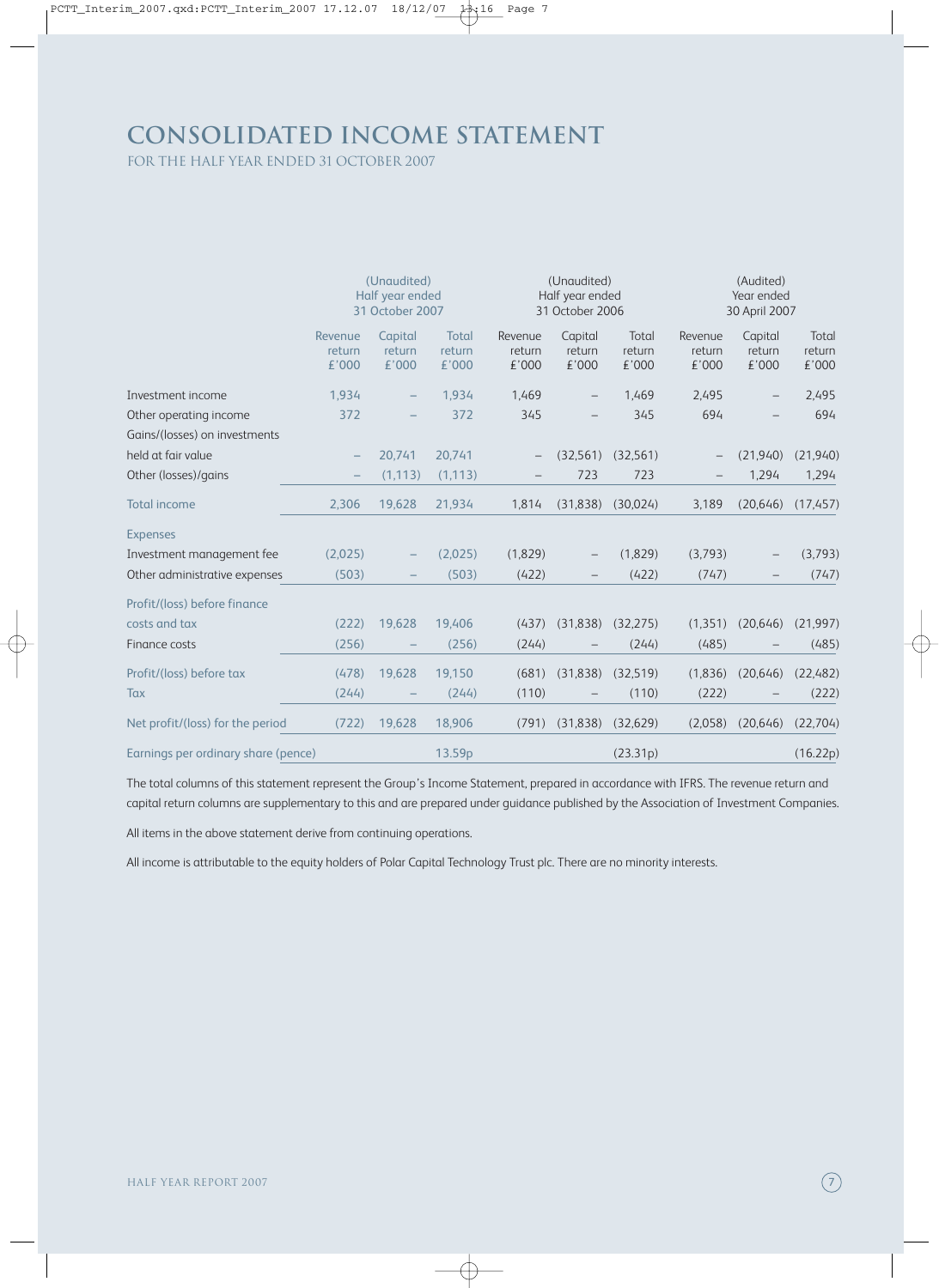# **Consolidated Statement of changes in equity**

for the half year ended 31 october 2007

#### (Unaudited) Half year ended 31 October 2007

|                                     | Ordinary<br>share<br>capital<br>£'000 | Capital<br>redemption<br>reserve<br>£'000 | <b>Share</b><br>premium<br>£'000 | <b>Warrant</b><br>exercise<br>reserve<br>£'000 | Retained<br>earnings<br>£'000 | Total<br>£'000 |
|-------------------------------------|---------------------------------------|-------------------------------------------|----------------------------------|------------------------------------------------|-------------------------------|----------------|
| <b>Group and Company</b>            |                                       |                                           |                                  |                                                |                               |                |
| Total equity at 30 April 2007       | 34.998                                | 9.214                                     | 117.902                          | 7,536                                          | 165,848                       | 335,498        |
| Profit for the period               |                                       |                                           |                                  |                                                | 18.906                        | 18,906         |
| Shares bought back for cancellation | (373)                                 | 373                                       |                                  |                                                | (3,401)                       | (3,401)        |
| Total equity at 31 October 2007     | 34,625                                | 9,587                                     | 117,902                          | 7,536                                          | 181,353                       | 351,003        |

#### (Unaudited) Half year ended 31 October 2006

|                                 | Ordinary | Capital    |         | Warrant                      |          |           |
|---------------------------------|----------|------------|---------|------------------------------|----------|-----------|
|                                 | share    | redemption | Share   | exercise                     | Retained |           |
|                                 | capital  | reserve    | premium | reserve                      | earnings | Total     |
|                                 | £'000    | £'000      | £'000   | £'000                        | £'000    | £'000     |
| Total equity at 30 April 2006   | 34.998   | 9.214      | 117.902 | 7.536                        | 188.552  | 358,202   |
| Loss for the period             |          |            |         | $\qquad \qquad \blacksquare$ | (32.629) | (32, 629) |
|                                 |          |            |         |                              |          |           |
| Total equity at 31 October 2006 | 34.998   | 9.214      | 117.902 | 7,536                        | 155.923  | 325,573   |

|                               |                                       |                                           |                                  | (Audited) Year ended 30 April 2007      |                               |                |
|-------------------------------|---------------------------------------|-------------------------------------------|----------------------------------|-----------------------------------------|-------------------------------|----------------|
|                               | Ordinary<br>share<br>capital<br>£'000 | Capital<br>redemption<br>reserve<br>£'000 | <b>Share</b><br>premium<br>£'000 | Warrant<br>exercise<br>reserve<br>£'000 | Retained<br>earnings<br>£'000 | Total<br>£'000 |
| Total equity at 30 April 2006 | 34.998                                | 9.214                                     | 117.902                          | 7,536                                   | 188,552                       | 358,202        |
| Loss for the year             |                                       | -                                         |                                  |                                         | (22,704)                      | (22,704)       |
| Total equity at 30 April 2007 | 34.998                                | 9.214                                     | 117.902                          | 7.536                                   | 165.848                       | 335.498        |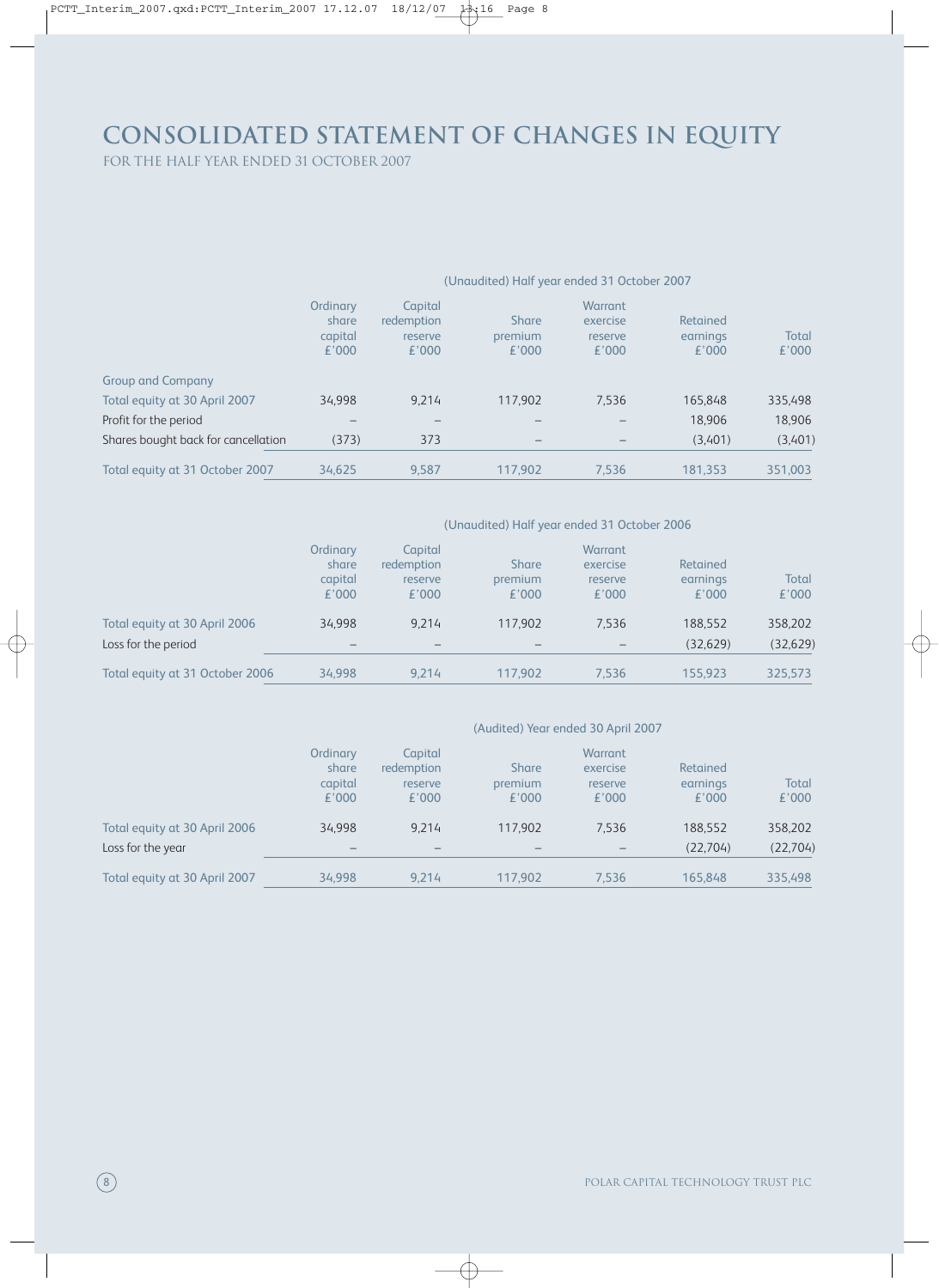### **Consolidated and company balance sheets** at 31 october 2007

|                                            | (Unaudited)<br>Half year ended 31 October 2007 |                  |                | (Unaudited)<br>Half year ended 31 October 2006 | (Audited)<br>Year ended 30 April 2007 |                  |
|--------------------------------------------|------------------------------------------------|------------------|----------------|------------------------------------------------|---------------------------------------|------------------|
|                                            | Group<br>£'000                                 | Company<br>€'000 | Group<br>£'000 | Company<br>£'000                               | Group<br>£'000                        | Company<br>£'000 |
| Non current assets                         |                                                |                  |                |                                                |                                       |                  |
| Investments held at fair value             | 340.552                                        | 342.692          | 348,128        | 348,585                                        | 352,205                               | 352,463          |
| <b>Current assets</b>                      |                                                |                  |                |                                                |                                       |                  |
| Other receivables                          | 15,033                                         | 18,285           | 9,956          | 13,145                                         | 5,829                                 | 9,056            |
| Cash and cash equivalents                  | 36,119                                         | 30,727           | 19,537         | 15,891                                         | 22,059                                | 18,574           |
|                                            | 51,152                                         | 49,012           | 29,493         | 29,036                                         | 27,888                                | 27,630           |
| <b>Total assets</b>                        | 391,704                                        | 391,704          | 377,621        | 377,621                                        | 380,093                               | 380,093          |
| <b>Current liabilities</b>                 |                                                |                  |                |                                                |                                       |                  |
| Other payables                             | (13,518)                                       | (13,518)         | (11, 725)      | (11, 725)                                      | (6,895)                               | (6,895)          |
| <b>Bank loans</b>                          | (10, 439)                                      | (10, 439)        | (17, 946)      | (17, 946)                                      | (37,700)                              | (37,700)         |
|                                            | (23, 957)                                      | (23, 957)        | (29, 671)      | (29, 671)                                      | (44, 595)                             | (44, 595)        |
| Total assets less current liabilities      | 367,747                                        | 367,747          | 347,950        | 347,950                                        | 335,498                               | 335,498          |
| Non current liabilities                    |                                                |                  |                |                                                |                                       |                  |
| <b>Bank loans</b>                          | (16,744)                                       | (16,744)         | (22, 377)      | (22, 377)                                      |                                       |                  |
| Net assets                                 | 351,003                                        | 351,003          | 325,573        | 325,573                                        | 335,498                               | 335,498          |
| Equity attributable to equity shareholders |                                                |                  |                |                                                |                                       |                  |
| Ordinary share capital                     | 34,625                                         | 34,625           | 34,998         | 34,998                                         | 34,998                                | 34,998           |
| Capital redemption reserve                 | 9,587                                          | 9,587            | 9,214          | 9,214                                          | 9,214                                 | 9,214            |
| Share premium                              | 117,902                                        | 117,902          | 117,902        | 117,902                                        | 117,902                               | 117,902          |
| Warrant exercise reserve                   | 7,536                                          | 7,536            | 7,536          | 7,536                                          | 7,536                                 | 7,536            |
| Retained earnings                          | 181,353                                        | 181,353          | 155,923        | 155,923                                        | 165,848                               | 165,848          |
| <b>Total equity</b>                        | 351,003                                        | 351,003          | 325,573        | 325,573                                        | 335,498                               | 335,498          |
| Net asset value per ordinary share         | 253.43p                                        | 253.43p          | 232.57p        | 232.57p                                        | 239.66p                               | 239.66p          |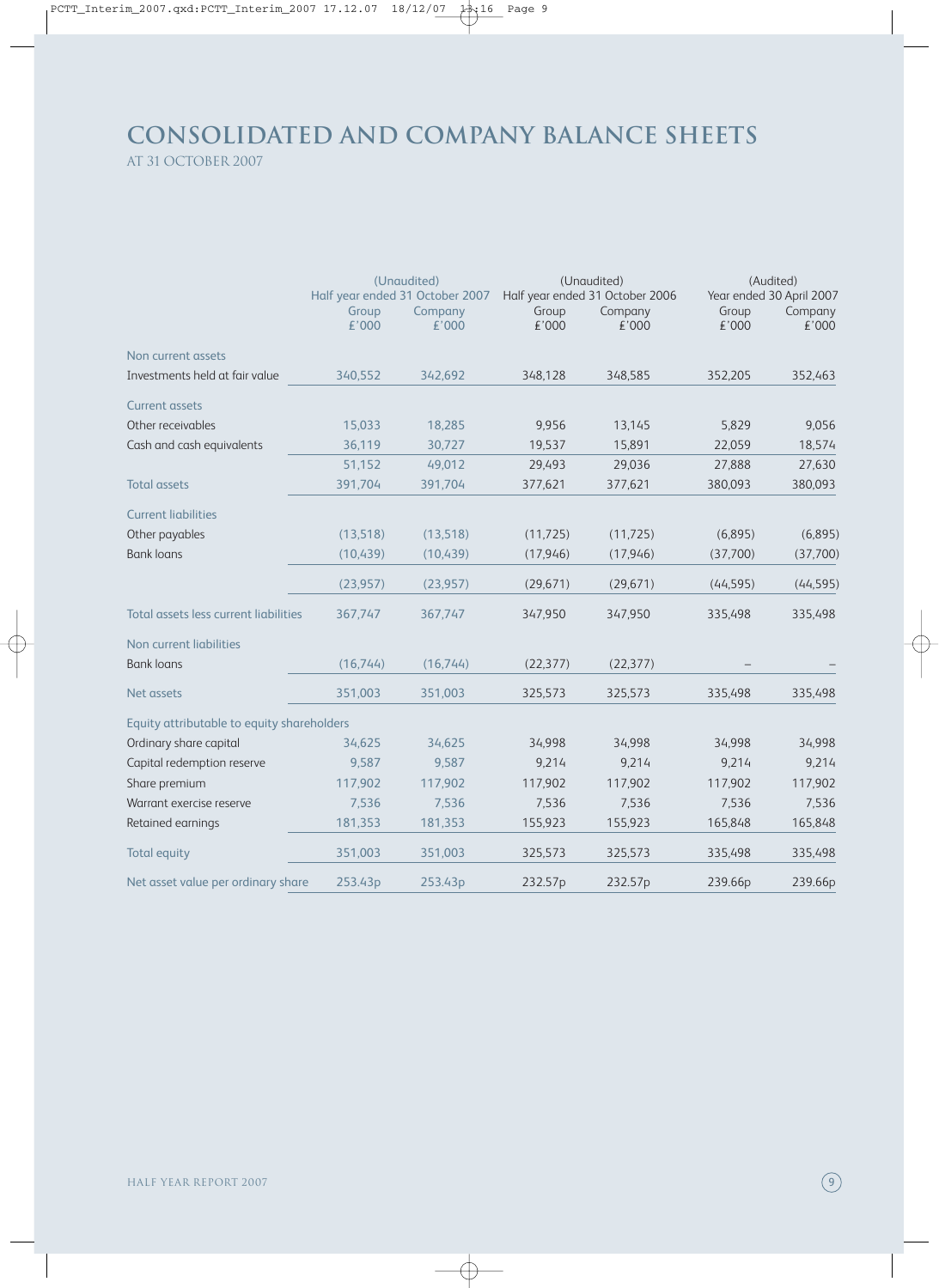# **Consolidated and company Cash Flow Statements**

for the half year ended 31 october 2007

|                                                   | (Unaudited)<br>Half year ended 31 October 2007 |                  | (Unaudited)<br>Half year ended 31 October 2006 |                  | (Audited)<br>Year ended 30 April 2007 |                  |
|---------------------------------------------------|------------------------------------------------|------------------|------------------------------------------------|------------------|---------------------------------------|------------------|
|                                                   | Group<br>€'000                                 | Company<br>€'000 | Group<br>£'000                                 | Company<br>£'000 | Group<br>£'000                        | Company<br>£'000 |
| Cash flows from operating activities              |                                                |                  |                                                |                  |                                       |                  |
| Profit/(loss) before finance costs and tax 19,406 |                                                | 19,406           | (32, 275)                                      | (32, 275)        | (21, 997)                             | (21, 997)        |
| Adjustments for:                                  |                                                |                  |                                                |                  |                                       |                  |
| Decrease in investments                           | 12,766                                         | 10,884           | 10,767                                         | 10,722           | 9,202                                 | 9,352            |
| Increase in receivables                           | (9,198)                                        | (9,223)          | (5,609)                                        | (5,648)          | (1,489)                               | (1, 566)         |
| Increase/(decrease) in payables                   | 6,612                                          | 6,612            | 4,214                                          | 4,214            | (6, 314)                              | (6, 314)         |
|                                                   | 10,180                                         | 8,273            | 9,372                                          | 9,288            | 1,399                                 | 1,472            |
| Net cash from operating activities                |                                                |                  |                                                |                  |                                       |                  |
| before tax                                        | 29,586                                         | 27,679           | (22,903)                                       | (22, 987)        | (20, 598)                             | (20, 525)        |
| <b>Taxation paid</b>                              | (250)                                          | (250)            | (107)                                          | (107)            | (212)                                 | (212)            |
| Net cash from operating activities                | 29,336                                         | 27,429           | (23,010)                                       | (23,094)         | (20, 810)                             | (20, 737)        |
| Cash flows from financing activities              |                                                |                  |                                                |                  |                                       |                  |
| Cost of shares repurchased                        | (3,401)                                        | (3,401)          |                                                |                  |                                       |                  |
| Loans matured                                     | (26, 827)                                      | (26, 827)        | (19,049)                                       | (19,049)         | (40, 652)                             | (40, 652)        |
| Loans taken out                                   | 16,285                                         | 16,285           | 19,049                                         | 19,049           | 40,652                                | 40,652           |
| Finance costs                                     | (220)                                          | (220)            | (226)                                          | (226)            | (475)                                 | (475)            |
| Net cash from financing activities                | (14, 163)                                      | (14, 163)        | (226)                                          | (226)            | (475)                                 | (475)            |
| Net increase/(decrease) in cash and               |                                                |                  |                                                |                  |                                       |                  |
| cash equivalents                                  | 15,173                                         | 13,266           | (23, 236)                                      | (23, 320)        | (21, 285)                             | (21, 212)        |
| Cash and cash equivalents at the                  |                                                |                  |                                                |                  |                                       |                  |
| beginning of the period                           | 22,059                                         | 18,574           | 42,050                                         | 38,488           | 42,050                                | 38,488           |
| Effect of foreign exchange rate changes           | (1, 113)                                       | (1, 113)         | 723                                            | 723              | 1,294                                 | 1,298            |
| Cash and cash equivalents at the                  |                                                |                  |                                                |                  |                                       |                  |
| end of the period                                 | 36,119                                         | 30,727           | 19,537                                         | 15,891           | 22,059                                | 18,574           |

10 Polar Capital Technology Trust PLC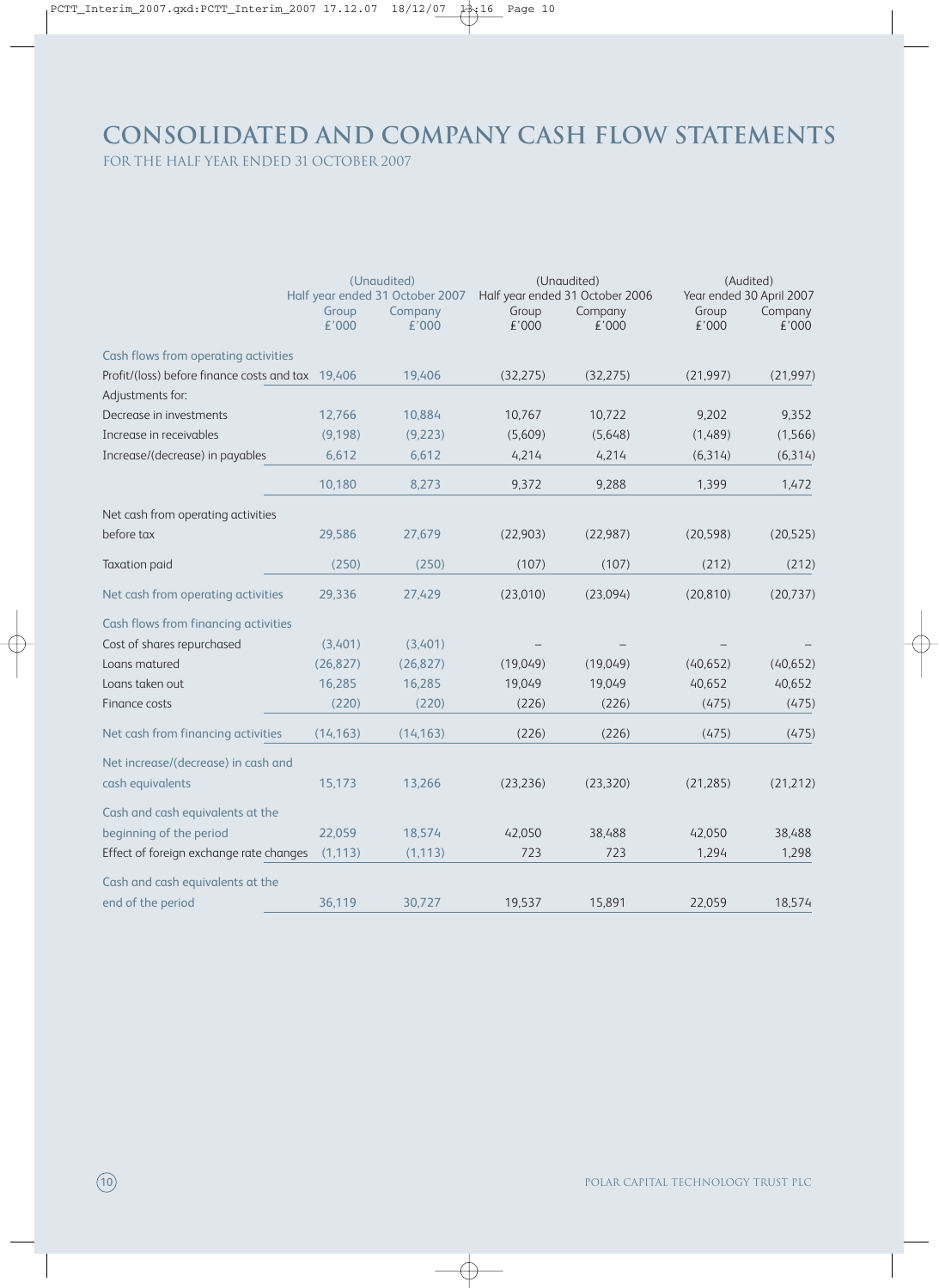# **Notes to the Accounts**

for the half year ended 31 october 2006

#### 1. General Information

The consolidated accounts comprise the unaudited results for Polar Capital Technology Trust plc and its subsidiary PCT Finance Limited for the six months to 31 October 2007.

The unaudited accounts to 31 October 2007 have been prepared using the accounting policies used in the Group's annual accounts to 30 April 2007. These accounting policies are based on International Financial Reporting Standards ("IFRS") and comprise standards and interpretations approved by the International Accounting Standards Board ("IASB") together with interpretations of the International Accounting Standards and Standing Interpretations Committee approved by the International Accounting Standards Committee ("IASC") that remain in effect, to the extent that IFRS has been adopted by the European Union.

The financial information contained in this half year report does not constitute statutory accounts as defined in section 240 of the Companies Act 1985. The results for the six months ended 31 October 2007 and 31 October 2006 have not been audited. Full statutory accounts for the year ended 30 April 2007, prepared under IFRS, including the report of the auditors which was unqualified and did not contain a statement under either section 237(2) or 237(3) of the Companies Act 1985, have been delivered to the Registrar of Companies.

The financial statements are presented in GBP and all values are rounded to the nearest thousand pounds ( $E'$ 000) except where otherwise stated.

#### 2. Earnings per ordinary share

Earnings per ordinary share is based on the net profit after taxation attributable to the ordinary shares of £18,906,000 (31 October 2006 – loss of £32,629,000; 30 April 2007 – loss of £22,704,000) and on 139,125,123 (31 October 2006 – 139,990,821; 30 April 2007 – 139,990,821) ordinary shares, being the weighted average number of shares in issue during the period.

#### 3. Net asset value per ordinary share

Net asset value per ordinary share is based on net assets attributable to the ordinary shares of £351,003,000 (31 October 2006 – £325,573,000; 30 April 2007 – £335,498,000) and on 138,498,914 (31 October 2006 – 139,990,821; 30 April 2007 – 139,990,821) ordinary shares, being the number of ordinary shares in issue at the end of the period.

#### 4. Share capital

During the period, the Company made market purchases of 1,491,907 of its own ordinary shares for cancellation for a total consideration of £3,401,556 including stamp duty (nominal value of £372,977).

#### 5. Daily NAV

The NAV released to the London Stock Exchange is calculated in accordance with the AIC recommendations and is not on the same basis as the numbers reported in these accounts. The daily NAV does not reflect retained earnings or losses.

#### 6. Dividend

In accordance with stated policy, no interim dividend has been declared for the period (31 October 2006 and 30 April 2007 – nil).

#### 7. VAT on investment management fees

Following the European Court of Justice ruling in June 2007 that investment trusts should be treated as special investment funds, HM Revenue & Customs have accepted that the provision of investment management services to investment trusts is exempt from VAT.

As a result, the Company will no longer pay VAT on its investment management fees and may be able to recover some VAT suffered on these fees in the past. The Company is currently working with its manager and advisors on a potential reclaim of previously paid VAT but at present is not in a position to quantify the amount of any recovery.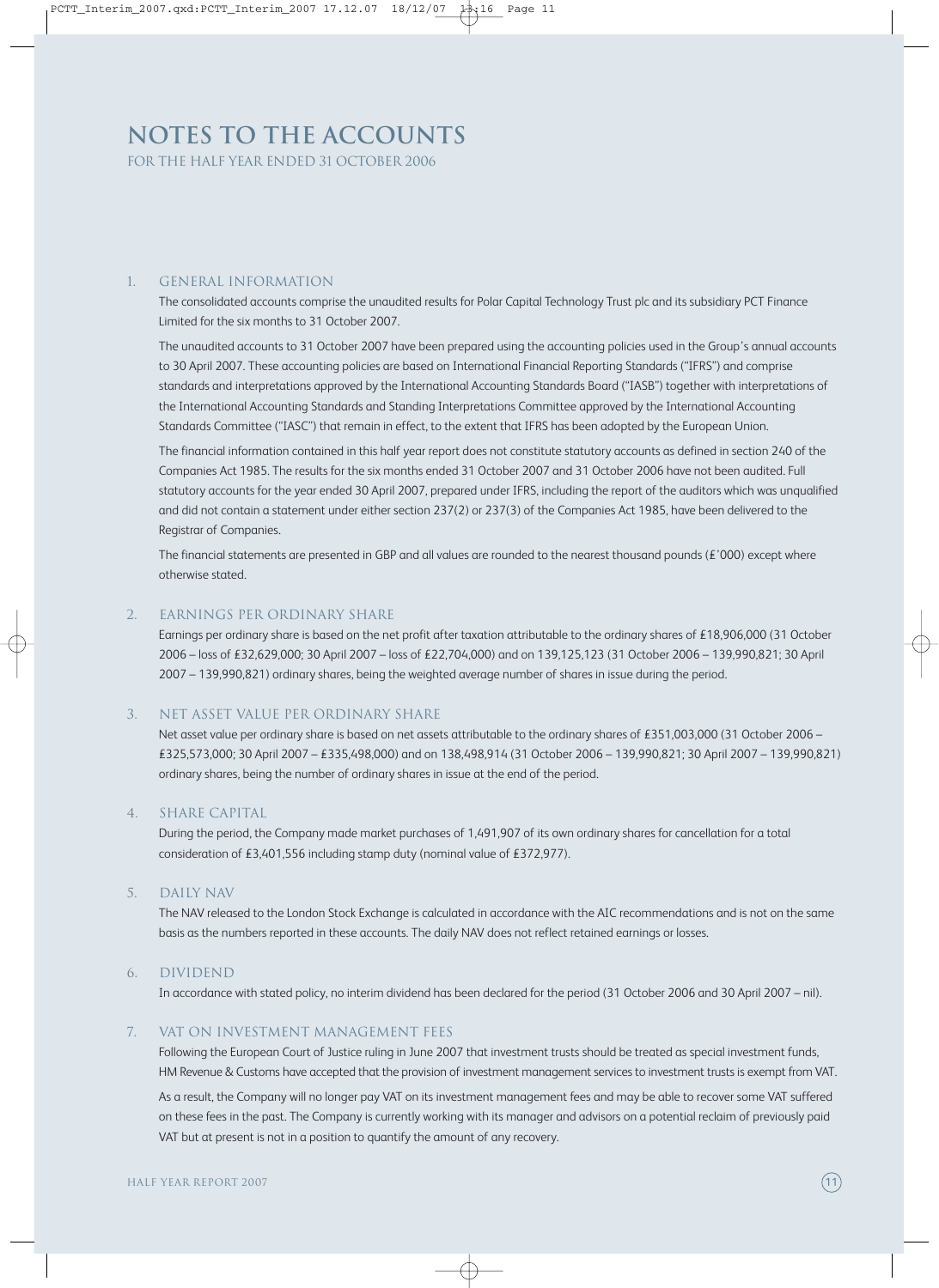# **Responsibility Statement**

The Directors of Polar Capital Technology Trust plc, which are listed in the Shareholder Information Section, confirm to the best of their knowledge:

- The condensed set of financial statements have been prepared in accordance with IAS34 as adopted by the European Union.
- The Chairman's Review (constituting the interim management report) includes a fair review of the information required by the Disclosure and Transparence Rules 4.2.7R.
- In accordance with DTR 4.2.8R there have been no new related party transactions during the six months to 31 October 2007 and therefore nothing to report on any material effect by such

transactions on the financial position or performance of the Company during that period. There have been no changes in any related party transaction described in the last annual report that could have a material effect on the financial position or performance of the company in the first six months of the current financial year.

- The half-yearly financial report has not been audited or reviewed by the Auditors.
- The half-yearly financial report was approved by the Board on 11 December 2007 and the responsibility statement was signed on its behalf by Richard Wakeling, Chairman of the Board.

### **shareholder and investor information**

#### **DIRECTORS**

RKA Wakeling (Chairman) BJD Ashford-Russell PF Dicks, DJ Gamble RAS Montagu MB Moule.

#### Investment Manager

Polar Capital LLP Authorised and regulated by the Financial Services Authority

#### Fund Manager B Rogoff

Deputy Fund Manager C Mercer

SECRETARY Polar Capital Secretarial Services Limited, represented by N P Taylor FCIS

#### Registered Office

4 Matthew Parker Street London SW1H 9NP 020 7227 2700

#### independent Auditors

PricewaterhouseCoopers LLP Southwark Towers, 32 London Bridge Street, London SE1 9SY

#### Bankers and Custodian

JPMorgan Chase Bank NA 125 London Wall, London EC2Y 5AJ

#### Registered Number

Registered in England and Wales No. 3224867

#### Company Website

www.polarcapitaltechnologytrust.co.uk

#### **REGISTRAR**

Shareholders who have their shares registered in their own name, not through a Share Savings Scheme or PEP/ISA, can contact the registrars with any queries on their holding. In correspondence you should refer to Polar Capital Technology Trust PLC, stating clearly the registered name and address and if available the full account number.

Equiniti Limited Aspect House, Spencer Road, Lancing, West Sussex BN99 6DA

Shareholder helpline: 0870 6015366 www.shareview.co.uk

#### SHARE PRICE AND PERFORMANCE DETAILS

The Company's Net Asset Value ("NAV") is released daily, on the next working day following the calculation date, to the London Stock Exchange.

The mid-market prices of the ordinary shares are published daily in the Financial Times in the Companies and Markets section under the heading "Investment Companies".

Share price information is also available from the London Stock Exchange Website www.londonstockexchange.co.uk (PCT), Bloomberg (PCT.LN), Reuters (PCT.L), and SEDOL – 0422002.

#### Portfolio details

Portfolio information is provided to the AIC for its monthly statistical information service (www.theaic.co.uk) and monthly fact sheets, as well as previous copies of annual report and accounts, are available on the Company's website.



12 Polar Capital Technology Trust PLC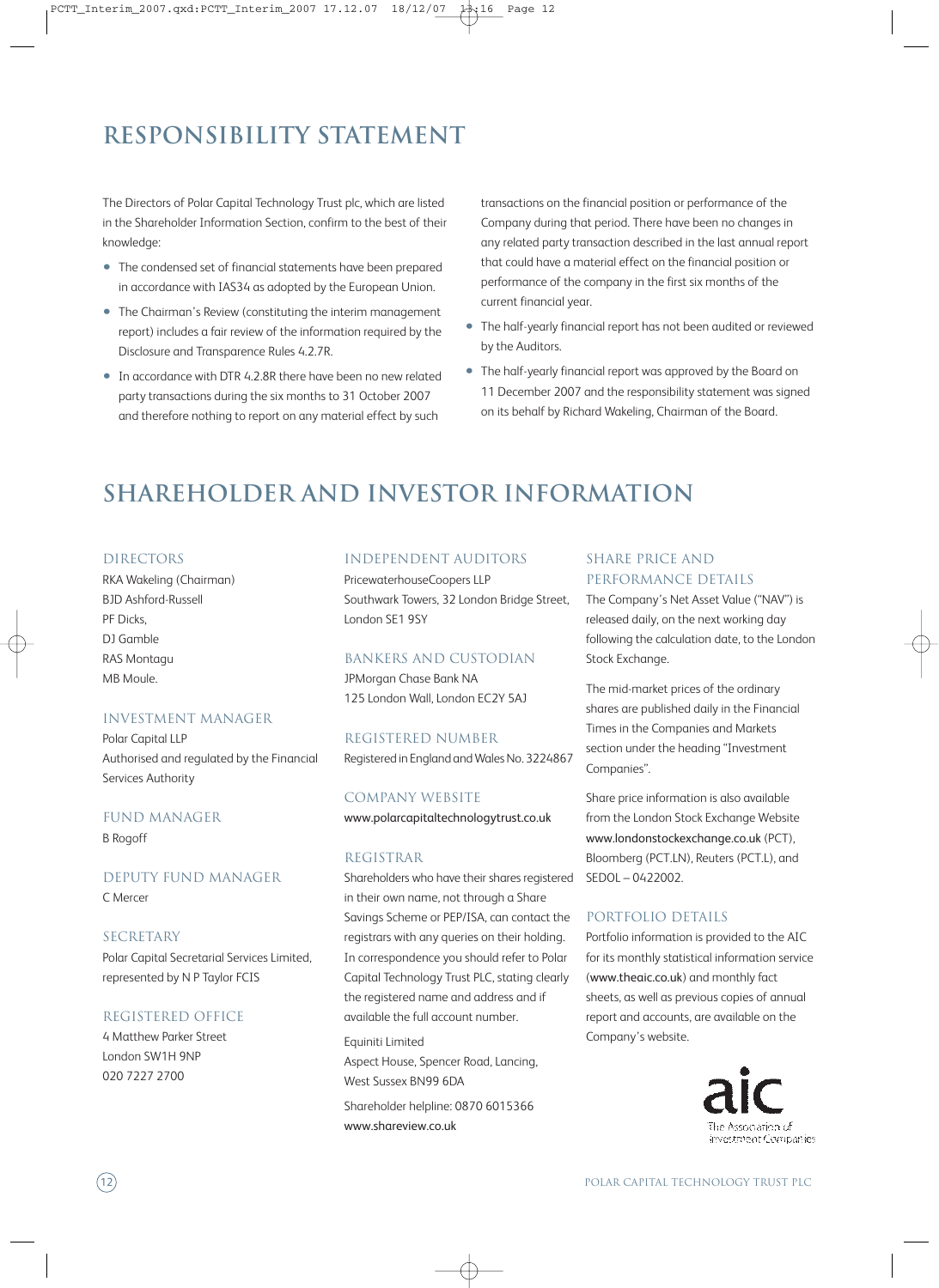### **investing**

#### MARKET PURCHASES

The shares of Polar Capital Technology Trust PLC are listed and traded on the London Stock Exchange. Investors may purchase shares through their stockbroker, bank or other financial intermediary.

#### Share dealing services

The Company has arranged for Shareview Dealing, a telephone and internet share sale service offered by Equiniti to be made available. For telephone sales call 08708 500852 between 8.30am and 4.30pm, Monday to Friday and for internet sales log on to www.shareview.co.uk/dealing

#### Savings scheme & ISA

The shares of the Company may also be purchased through arrangements offered by BNP Paribas Fund Services and Alliance Trust Savings.

BNP Fund Services UK Limited (BNP Paribas) operates and administers both a share savings scheme and an ISA scheme (the Schemes) dedicated to the shares of the Company. BNP Paribas made these Schemes available at the request of the Company and they have operated since 2001. Both the share savings scheme and the ISA are subject to the key features document which should be read before entering into the investment. These Schemes are subject to commission, stamp duty and administration charges which are detailed in the key features document. Information and the key feature document are available from:

BNP Paribas Fund Services UK Limited (Polar Capital) Block C, Western House, Lynchwood Business Park, Peterborough, PE2 6BP Telephone 0845 358 1109 or 00 44 1733 285784 if phoning from overseas. Fax. 01733 285822

Alternatively UK residents can invest through the Alliance Trust. They provide and administer a range of self-select investment plans, including tax-advantaged ISAs and SIPPs (self-invested personal pensions) and also Investment Plans and First Steps, an investment plan for children.

For more information, please contact Alliance Trust on 08000 326 323, or visit www.alliancetrust.co.uk

Please remember that any investment in the shares of Polar Capital Technology Trust either directly or through a savings scheme or ISA carries the risk that the value of your investment and any income from them may go down as well as up due to the fluctuations of the share price, the market and interest rates. This risk may result in an investor not getting back their original amount invested. Past performance is not a guide to future performance.

Polar Capital Technology Trust is allowed to borrow against its assets and this may increase losses trigged by a falling market, however the Company may increase or decrease its borrowing levels to suit market conditions. The Company's shares may reflect the greater volatility of technology shares which themselves are subject to the risks of developing technologies and other commercial risks. Many technology companies are smaller companies and are therefore also subject to the risks attendant on investing in smaller companies. It is therefore important that you read the key features documents and understand the risks associated with investing in the shares of the Company.

If you are in any doubt as to the suitability of a plan or any investment available within a plan, please take professional advice.



This document is printed on Revive 75:25, a paper containing 75% recovered fibre and 25% virgin fibre. Pulps used are elemental chlorine free manufactured at a mill accredited with the ISO 14001 environmental management system.

PCTT 31/10/2007